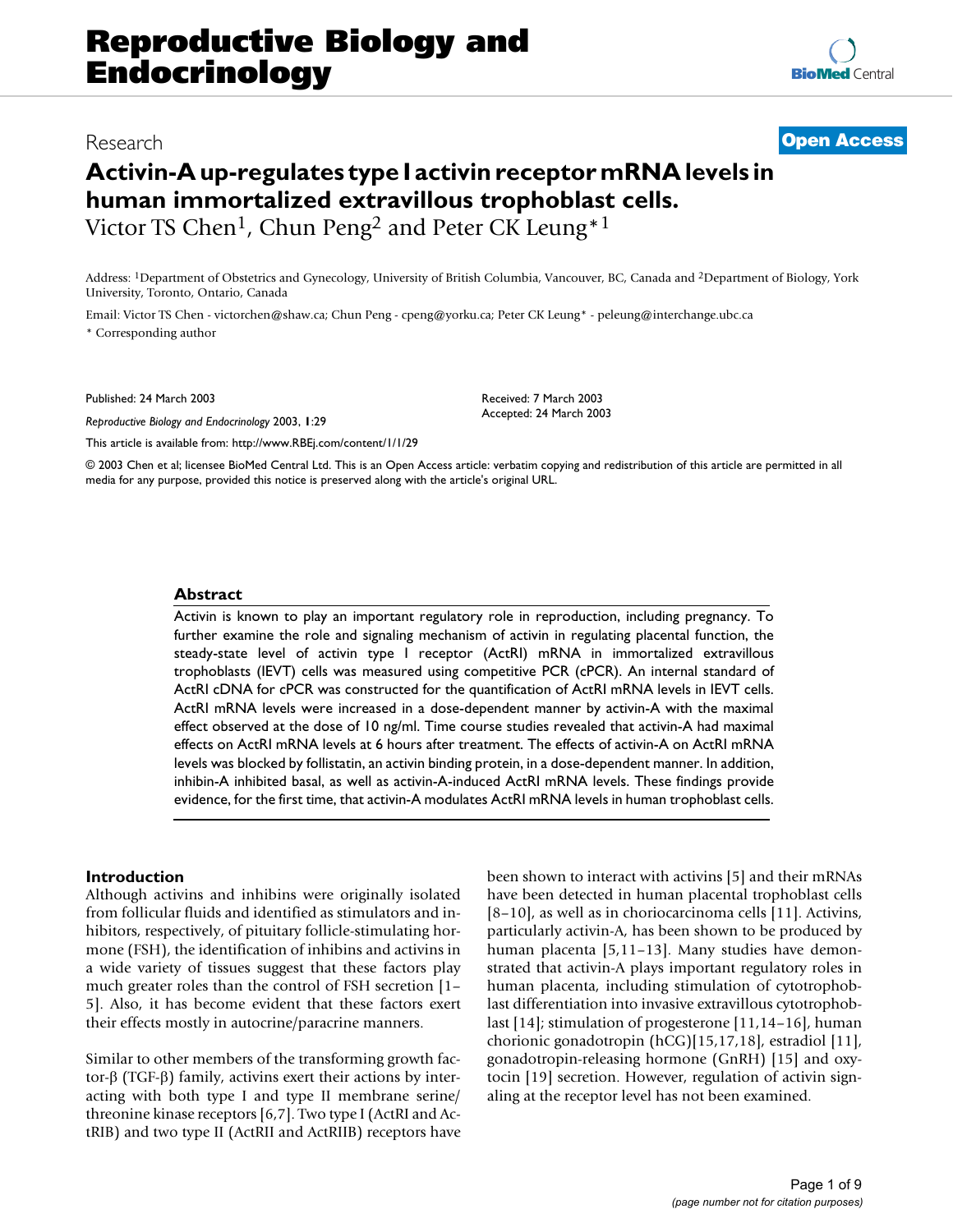The human placenta provides specialized functions during gestation that is critical for the development of the embryo and fetus. Among these important functions are the production of hormones, cytokines and growth factors that contribute to the gestational coordination of maternal, extraembryonic, and embryonic tissues. Development of the human placenta depends on proliferation and differentiation of certain trophoblast cells as well as invasion to the endometrium and its vasculature by a highly proliferative, migratory and invasive subpopulation of extravillous trophoblast (EVT) cells [20].

To further study activin signaling in human placenta, we have developed a competitive quantitative PCR to measure ActRI mRNA levels in an immortalized EVT cell line, HTR8/SVneo. We report here the first evidence that activin-A regulates its own receptor mRNA levels in a doseand time-dependent manner and this effect can be blocked by its binding protein, follistatin, or its antagonist, inhibin-A in human placenta.

#### **Materials and Methods** *Cell line*

The use of placental tissue samples and cell lines was approved by the Clinical Screening Committee for Research and Other Studies Involving Human Subjects, University of British Columbia. The HTR-8/SVneo trophoblast cell line was generously provided by Dr. PK Lala (University of Western Ontario). This cell line was obtained from human first trimester placenta explant cultures and immortalized using SV40 large T antigen [21]. Cells were cultured in RPMI 1640 medium containing 10% FBS and antibiotics (Invitrogen Canada Inc., Burlinton, ON) as previously described [21].

# *PCR Primers*

Oligonucleotide primers were synthesized based on the published sequences of the human ActRI [22], and β-actin [23]. The upstream primer (ActRI-1), 5'-GATGAGAAGT-CATGGTTCAGG-3', and downstream primer (ActRI-2), 5'-TATGTTTGGCCTTTGTTGATC-3' were designed such that the predicted sizes of PCR products are 700 bp for native ActRI cDNA. Primers are chosen to flank introns so that the amplified ActRI cDNA is readily distinguished from a possible contaminating genomic DNA. Another pair of primers, ActRI-3 (5'-GATGAGAAGTCATGGTTCAG G-3') and ActRI-4 (5'-TATGTTTGGCCTTTGTTGATC-3") were synthesized and used as nested primers to validate the internal standard and measuring the regulation of ActRI mRNA levels in HTR8/SVneo cells. The human β-actin primers, used as another internal control to normalize cDNA amount in different samples, are AC1 upstream and AC2 downstream primers of which sequence are 5'- GGACCTGACTGACTACCTCATGAA-3' and 5'-GGT-GGAAGGTGGTCAACACCTAG-3', respectively.

# *Hormonal treatment*

Human recombinant activin-A, inhibin-A and follistatin-288 were kindly provided by Dr. Parlow at the National Hormone and Pituitary Program. The HTR8/SVneo cells were plated in 24-well culture plates in FBS supplemented RPMI medium. Two days after plating when cells reach about 70% confluence, the culture medium was replaced with serum-free RPMI 1640. For dose-response studies, cells were treated with various doses (0.1 to 30 ng/ml) of activin-A for 12 hours. For time-course experiments, cells were cultured in the presence or absence of 10 ng/ml activin-A for 1, 3, 6, 12, 24 hours. To determine the interaction between activin and follistatin, cells were treated with activin-A (10 ng/ml) alone, or activin-A with different concentrations of follistatin-288 (10, 20, 50, or 100 ng/ ml) for 6 h. Similarly, to examine the effect of inhibin on basal and activin-A-stimulated ActRI mRNA levels, cells were treated with Activin-A, inhibin-A, either alone or in combination for 6 h. There are four wells in each treatment group and each experiment was conducted three times.

# *Construction of an internal standard for comparative PCR*

Cloning of native ActRI PCR product using primers ActRI-1 and ActRI-2 was performed by ligating the PCR product into a pDirect (BD Biosciences Clontech, Palo Alto, CA), followed by sequencing analysis to confirm the identity. To construct an internal standard for comparative PCR, a 156 base pair segment was removed from the cloned native ActRI PCR product by restriction digestion using StyI and Eco47III (Fig. [1\)](#page-2-0). With the same pair of primers is used in PCR, the subcloned mutant ActRI template yielded a PCR product 156 base pairs smaller than that from the native cDNA template.

# *Total RNA extraction, Reverse transcription and Competitive PCR*

Total RNA from HTR-8/SVneo cells was extracted using the RNaid Kit (Bio/Can Scientific Inc., Mississauga, ON) following manufacture's suggested procedures. Two µg of total RNA was used to synthesized cDNA using First Strand cDNA Synthesis Kit (Amersham Pharmacia Biotech Inc., Oakville, ON) as previously described [9]. cPCR is similar to PCR except that it includes an internal standard to monitor the variation between different tubes as well as among different experiments. In the cPCR reaction, target sequences of native cDNA or sample cDNA combined with  $0.5$  pg/ $\mu$ l of the internal standard of ActRI cDNA (internal standard, IS) are co-amplified in a tube with a volume of 50  $\mu$ l containing 5  $\mu$ l of 10 × PCR buffer [200 m*M* Tris-HCl (pH 8.4), 500 m*M* KCl], 1.5 µl MgCl2 (50 m*M*), 1 µl dNTPs (10 m*M*), 0.5 µl Taq DNA polymerase (5 units/µl) (Gibco BRL), 38 µl sterile Milli-Q water, 1 µl each (5 µ*M*) of specific primers (ActRI-3 and ActRI-4) and equal volume  $(1 \mu l)$  of IS and cDNA sample or native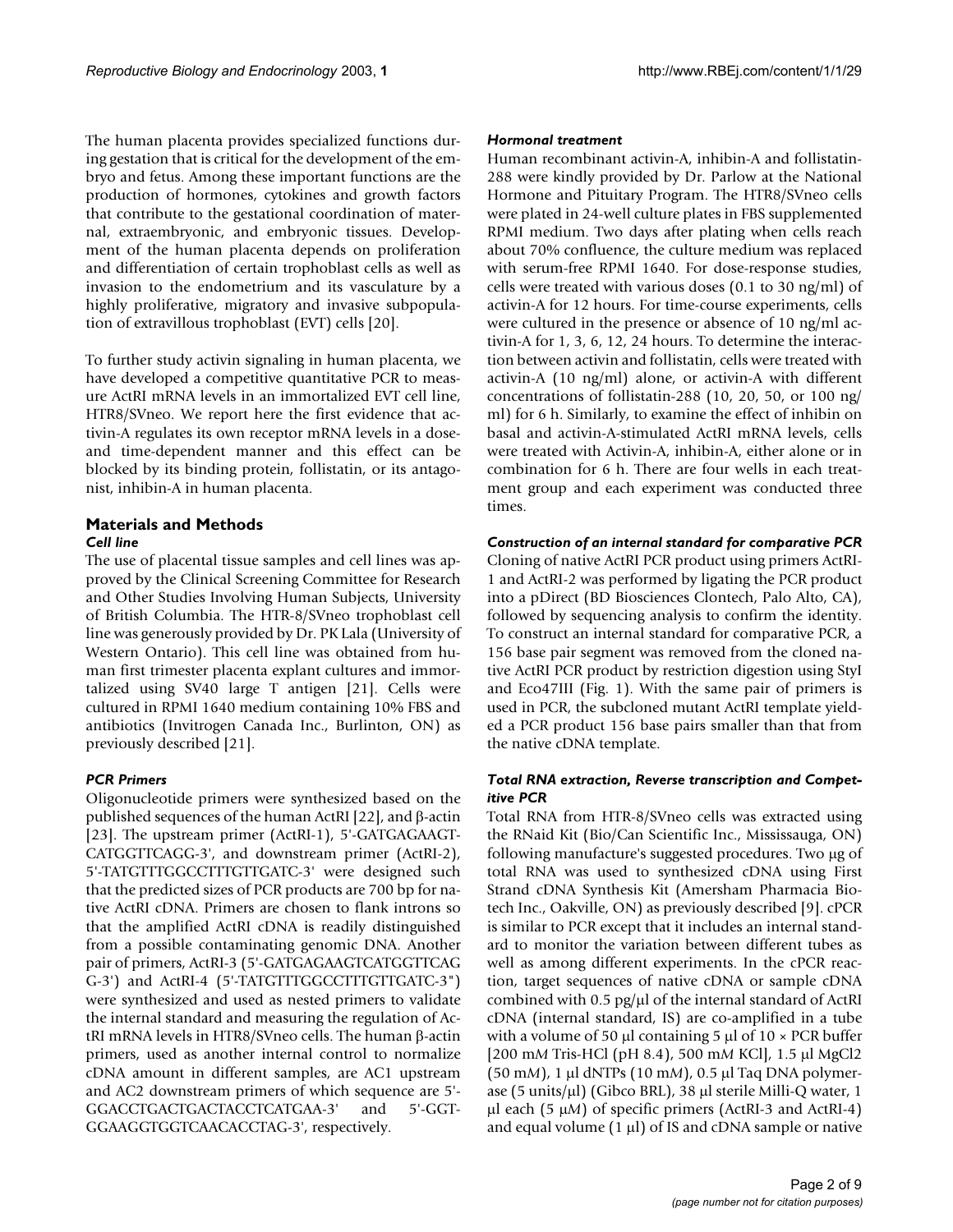<span id="page-2-0"></span>

Schematic structure of the ActRI cDNA and primers used in PCR or cPCR. An 156 bp internal deletion has been done between the restriction sites Sty I and Eco47 III. Co-amplification of the ActRI native cDNA and mutant cDNA template using primer ActRI-1 and primer ActRI-2 resulted in 700 bp and 544 bp PCR product, respectively. Co-amplification of the ActRI native cDNA and mutant cDNA template using primer ActRI-3 and primer ActRI-4 resulted in 650 bp and 494 bp PCR product, respectively.

cDNA. PCR amplifications were performed for 35 cycles in a Perkin-Elmer/Citus DNA thermal cycler with denaturation at 94°C for 30 seconds, annealing at 53°C for 30 seconds and extension at 72°C for 90 seconds. The final cycle was followed by a 15 minutes extension step at 72°C. PCR for β-actin was conducted for 25 cycles using similar conditions as described for ActRI expect that 2 µl of cDNA samples were used and annealing temperature was 55°C.

#### *Assessment and quantification of ActRI mRNA levels*

After cPCR, 10 µl from each PCR reaction was subjected to gel electrophoresis and recorded with a negative film. The intensity of PCR products was determined using a densitometer and expressed as the ratio of ActRI and IS. β-actin mRNA levels were used to normalize the samples for variation in cDNA concentrations. Statistical significance of the data was determined by one-way analysis of variance followed by Scheffe's test. p < 0.05 was considered significant.

#### **Results**

# *Validation of cPCR*

To validate the cPCR for measurement of ActRI mRNA levels, PCR was conducted using a constant amount of IS (0.5 pg) and an increasing amount of native ActRI cDNA (0.01, 0.1, 1, 10 pg). As shown in Fig. 2A, the ratio of band intensity (native ActRI cDNA/IS), measured by densitometry scanning, was nearly linear when plotted as a function of the amount of native ActRI cDNA in the cPCR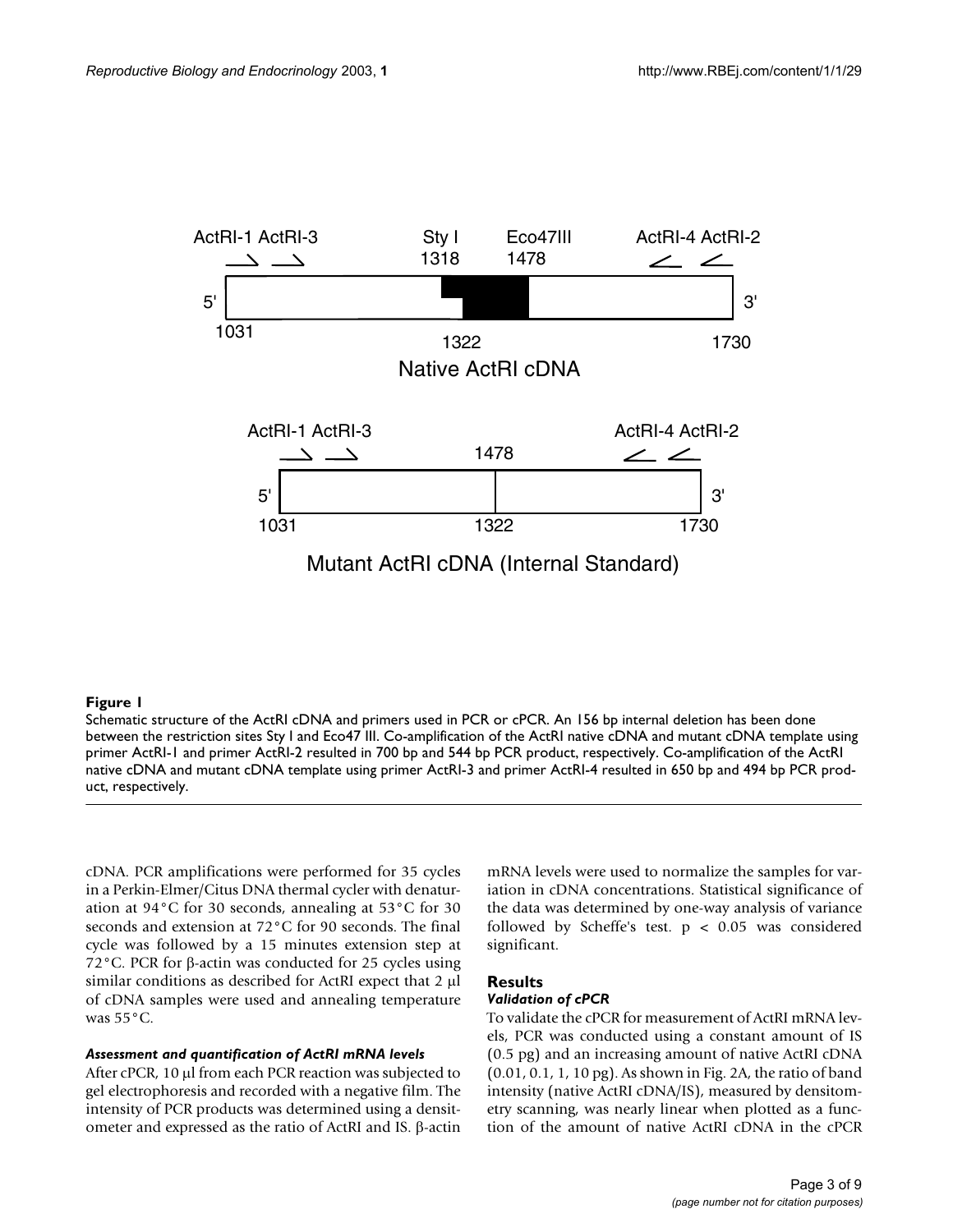

Validation of PCR. A) Competitive PCR for ActRI was performed using a constant amount of internal standard (0.5 pg) and increasing amount of native ActRI cDNA. A linear relationship was found when the ratio of native ActRI cDNA versus internal standard was plotted as a function of the amount of native ActRI cDNA. B) β-actin PCR was conducted using different amount of template cDNA. There is a linear relationship between the amount of cDNA used and the amount of PCR product generated.

reaction. To control for variation in sample cDNA concentrations, β-actin mRNA levels in each sample was also measured and used to normalize the ActRI mRNA levels. To validate a semi-quantitative PCR for β-actin, PCR was first conducted for 20 to 40 cycles. There is a linear relationship between the amount of PCR product generated and the number of PCR cycle when PCR was conducted between 20 to 30 cycles (data not shown) and therefore, subsequent β-actin PCR was conducted for 25 cycles. In addition, when different amount of cDNA (from 0.5 to 4 µl) was used in PCR, there is a linear relationship between the amount of initial cDNA and PCR product (Fig. 2B).

# *Follistatin blocked the effect of activin-A on ActRI mRNA expression*

#### *Activin-A stimulated ActRI mRNA expression*

The ActRI mRNA level, measured at 12 hours after treatment, was increased in a dose-dependent manner by ac-tivin-A (Fig. [3](#page-4-0)). A significant stimulation ( $P < 0.05$ ) of ActRI mRNA levels was observed at the dose of 3, 10 and 30 ng/ml. When IEVT cells were treated with activin-A (10 ng/ml) for different period of time, a significant increase in ActRI mRNA level was found at 3 hours ( $P < 0.05$ ) and the maximal response observed at 6 hours ( $P < 0.01$ ) after treatment. By 24 h after treatment, ActRI mRNA levels in activin-A treated cells were not significantly different from those in the control cells (Fig. [4\)](#page-5-0).

The activin-binding protein, follistatin, has been shown to neutralize the effects of activin in several biological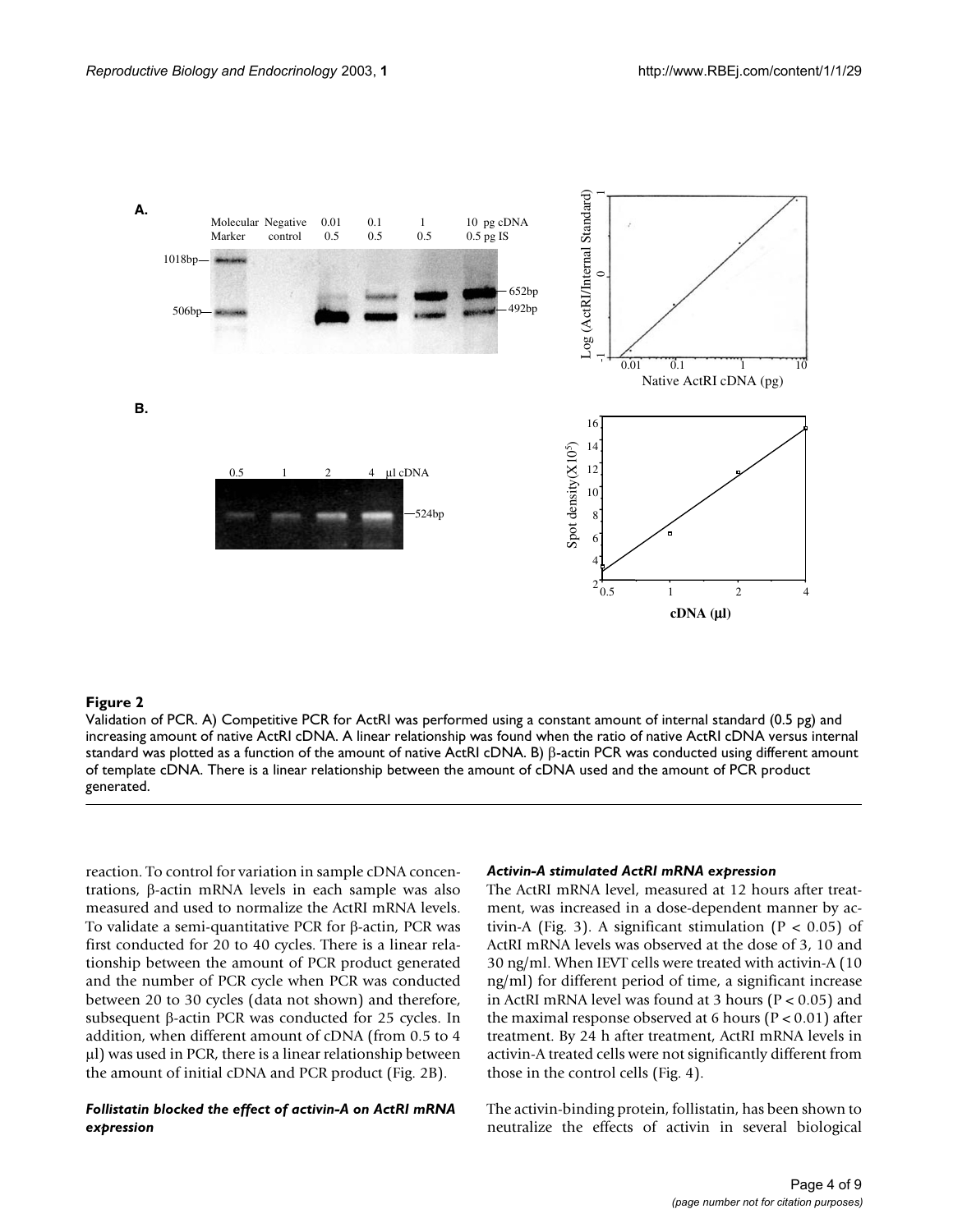<span id="page-4-0"></span>

Dose-dependent stimulation of ActRI mRNA levels by activin-A. Cells were incubated for 12 h in the absence or presence of activin-A (0.1–30 ng /ml). cPCR was performed to measure ActRI mRNA levels. The data were pooled from 3 separate experiments and expressed as a percentage of control value (mean ± SEM). Data were normalized for β-actin mRNA levels measured by PCR. \*(*p* < 0.05) or \*\*(*p* < 0.01) versus control.

systems [24–27]. To determine the specificity of activin-A action, we examined the effects of increasing concentrations of recombinant human follistatin-288 on activin-Ainduced ActRI mRNA levels. Treatment with activin-A alone resulted in a significant increase in ActRI mRNA levels ( $P < 0.05$ ); however, when activin-A and follistatin were added to the culture together, the activin-A-stimulated ActRI mRNA levels were decreased. At the doses of 50 and 100 ng/ml, follistatin-288 completely blocked the effects of activin-A on the ActRI mRNA levels (Fig. 5).

## *Inhibin-A antagonized the effect of activin-A on ActRI mRNA expression*

Inhibin-A has opposing effects as activin-A in many biological systems. In this study, we also examined the effect of inhibin-A on ActRI mRNA levels. Inhibin-A (10 ng/ml) induced a 60% reduction in ActRI mRNA levels (*p* < 0.01) within six hours of treatment. When inhibin-A was applied together with activin-A (10 ng/ml), significant reductions in activin-A-stimulated ActRI mRNA levels were observed (Fig. [6](#page-7-0)).

## **Discussion**

For many years the placental cytotrophoblasts obtained by disaggregation of placental tissue have served as the most widely investigated model for the study of placental function *in vitro*. However, the purity of cytotrophoblasts was not consistent. The IEVT cells used in the study exhibit similar cellular function to normal EVT cells [21] and they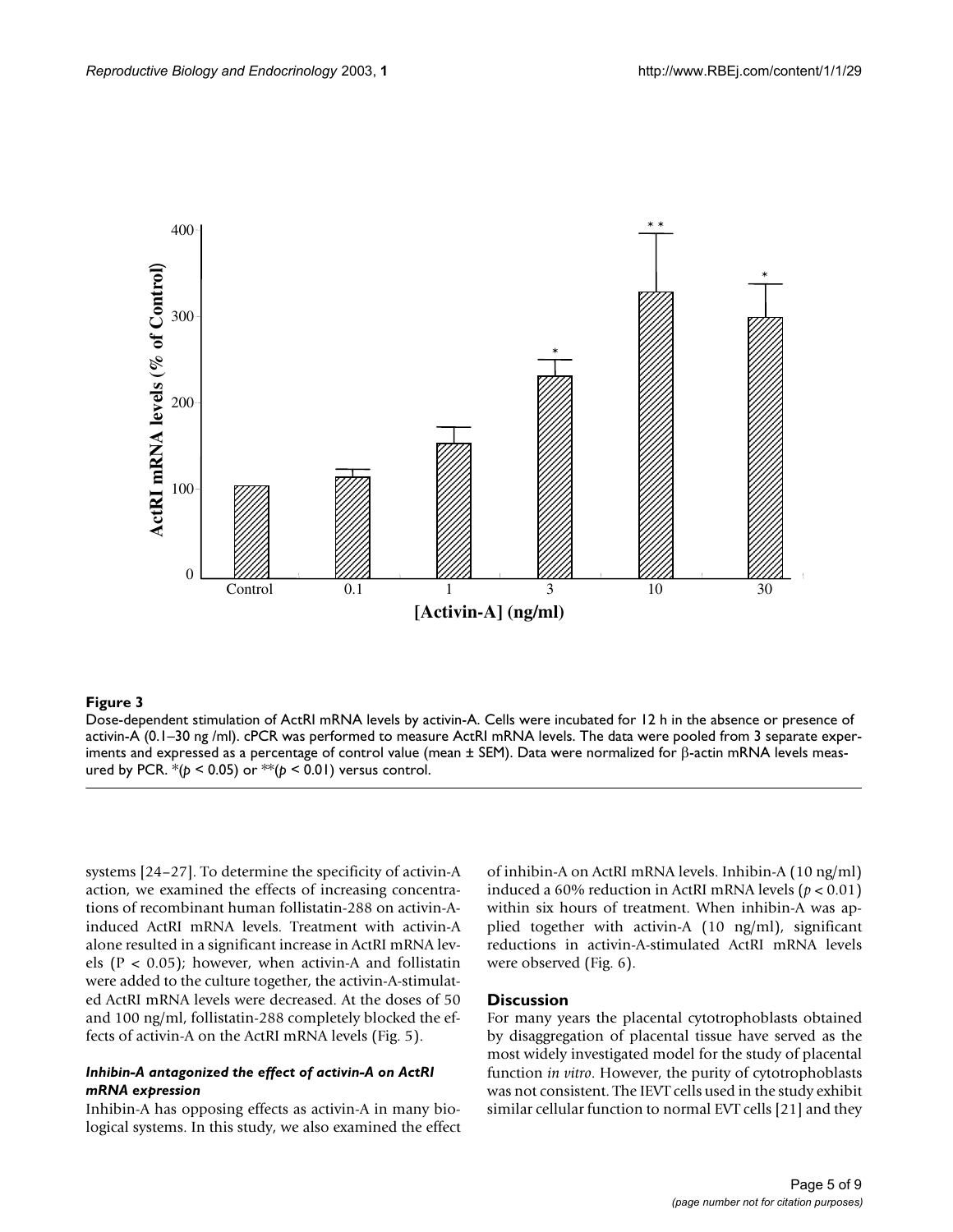<span id="page-5-0"></span>

Time course effects of activin-A on ActRI mRNA levels. IEVT cells were incubated with or without activin-A (10 ng/ml) for 1, 3, 6, 12, 24 hours. cPCR was performed to measure ActRI mRNA levels and data were also normalized for β-actin value. \*,(*p*  < 0.05) versus control. \*\*,(*p* < 0.01) *vs* control. Data present mean ± SEM of three experiments.

provide a promising model to study the function of EVT cells. Using these cells, we have demonstrated that activin-A stimulates, while inhibin-A inhibits, ActRI mRNA levels.

Our results showed that ActRI mRNA accumulation at 12 hours after treatment was stimulated in a dose-dependent manner by activin-A. The time course of the activin-A effect on ActRI mRNA showed responses at 3 to 12 hours after treatment, with a maximal increase occurring at 6 hours. This response pattern of activin-A on ActRI mRNA suggests that activin-A exerts a positive feedback effect on its own receptor and that the action of activin-A on ActRI mRNA level is transient. The transient effect of activin-A is likely due to the termination of activin signaling. Activin signaling has been shown to be terminated by negative feedback mechanisms involving the activation of Smad7

by activin, and in turn, Smad7 inhibits further activin signaling by blocking the phosphorylation of Smad2/3 by activin type I receptors [28,29]. In addition, activin signaling can also be terminated by the degradation of Smad proteins through the ubiquitination pathway [30].

The changes in ActRI mRNA levels as determined by cPCR in this study could have resulted from changes in the transcriptional rate of ActRI gene and/or the stability of the ActRI mRNA. Activin is known to regulate gene expression at the level of transcription via the Smad signaling pathway [5–7] and expression of Smads in trophoblast cells including the HTR8/SVsno have been demonstrated [31,32], it is therefore possible that activin-A may regulate its receptor expression at the level of gene transcription. Future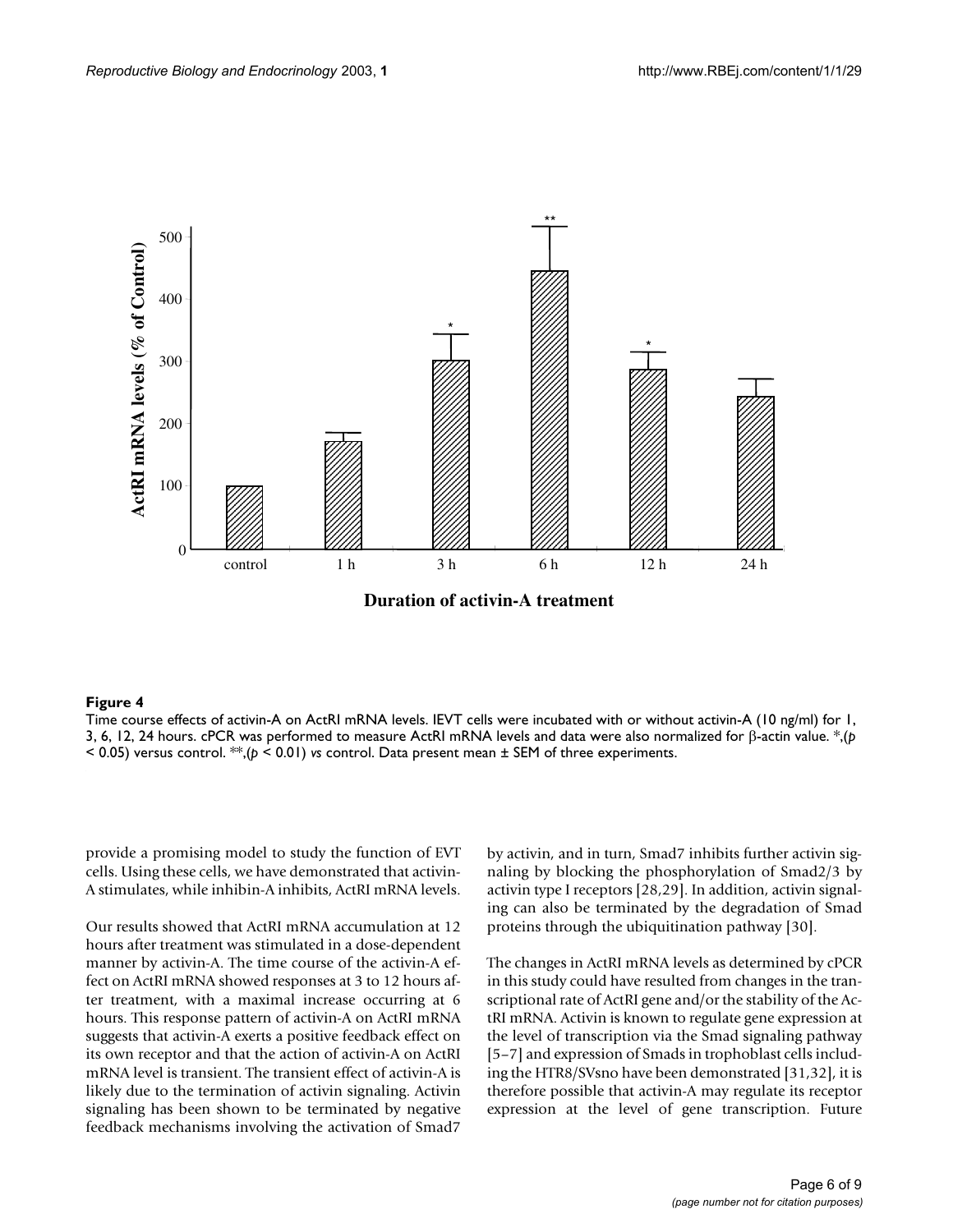

Interaction between activin-A and follistatin-288 on ActRI mRNA expression. Cells were incubated for 6 hours in the presence or absence of activin-A (10 ng/ml) alone, or activin-A(10 ng/ml) incombination with increasing concentrations of follistatin (10– 100 ng/ml). cPCR was performed to obtain ActRI mRNA levels which were then normalized for β-actin mRNA levels measured by PCR. Data present mean ± SEM of three experiments. Different letters indicate statistically significant differences (p < 0.05).

studies are also needed to confirm that there is a correlated change at the protein level.

Although this is the first study demonstrating that activin-A regulates its own receptor expression in human placenta, several studies in other tissues have also observed modulation of activin signaling by activin itself. In the rat pituitary, activin-A stimulated ActRI and ActRIIB mRNA levels without altering ActRII mRNA expression [33]. On the other hand, activin-A downregulated ActRIB, ActRII and ActRIIB mRNA levels in a cell line derived from a p53(-/-)inhibin- $\alpha$  (-/-) mouse testicular tumor [34].

Follistatin is widely distributed and produced by many activin-responsive tissues [1,25] and may, therefore, serve to

anatomically and temporally limit the local activities of activin. Follistatin mRNA transcripts and immunoreactivities have been detected in placental trophoblast cells [16] Similar to many other systems [24,25], follistatin also neutralizes activin actions in human placenta [16]. In the present study, we also found that the stimulatory effect of activin-A on ActRI mRNA levels could be completely blocked by follistatin. Since it is known that follistatin inhibits activin actions by binding to activin and thus preventing the interaction between activin and its type II receptor [35] the neutralization of activin-A action on ActRI mRNA levels by follistatin suggests that the action of activin is a receptor-mediated event.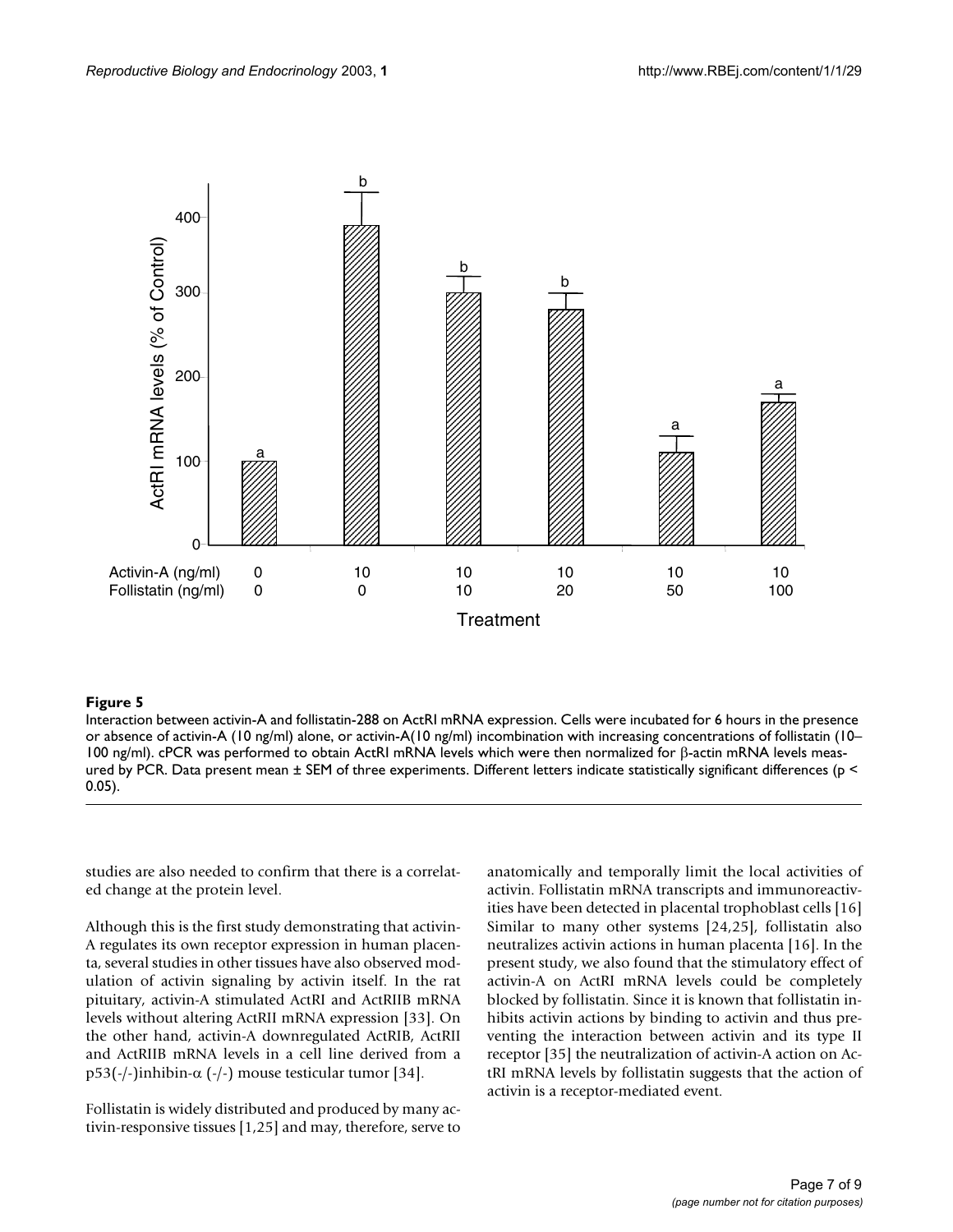<span id="page-7-0"></span>

Effects of inhibin-A on basal and activin-A-induced ActRI mRNA levels in IEVT cells. Cells were treated with inhibin-A (10 ng/ ml), activin-A (10 ng/ml) or the combination of both for 6 h. ActRI mRNA levels were measured by cPCR and then normalized for β-actin mRNA levels. Data present mean ± SEM of three experiments. Different letters indicate statistically significant differences ( $p < 0.05$ ).

Inhibin and activin possess opposing activities in several biological systems including pituitary FSH secretion, erythroid differentiation, and gonadal sex-steroid production [4]. In the present study, we found that inhibin-A caused a 60 % reduction in basal ActRI mRNA levels and completely inhibited activin-A-induced ActRI mRNA expression. This finding is in agreement with the observation that inhibin counteracts the effects of activin on cultured first trimester trophoblast cells [17].

In summary, we have demonstrated that in activin-A upregulates mRNA levels of it own receptor ActRI in human extravillous trophoblast cells. Since activin-A has been shown to stimulate the differentiation of extravillous trophoblast cells [14], the up-regulation of ActRI by activinA suggests a positive feedback regulatory mechanism by which activin-A modulates its own signaling in these cells.

#### **Acknowledgements**

This research was supported by grants from the Canadian Institutes of Health Research to PCKL and CP. PCKL is a Distinguished Scholar of the Michael Smith Foundation for Health Research. We thank NHPP and Dr. Parlow for providing recombinant human activin-A, inhibin-A and follistatin-288.

#### **References**

- 1. DePaolo LV, Bicsak A, Erickson GF, Shimasaki S and Ling N **Follistatin and activin: a potential intrinsic regulatory system within diverse tissues** *Proc Soc Exp Biol Med* 1991, **18:**500-512
- 2. Bilezikjian LM and Vale WW **Local extragonadal roles of activins** *Trends Endocrinol Metab* 1992, **3:**218-223